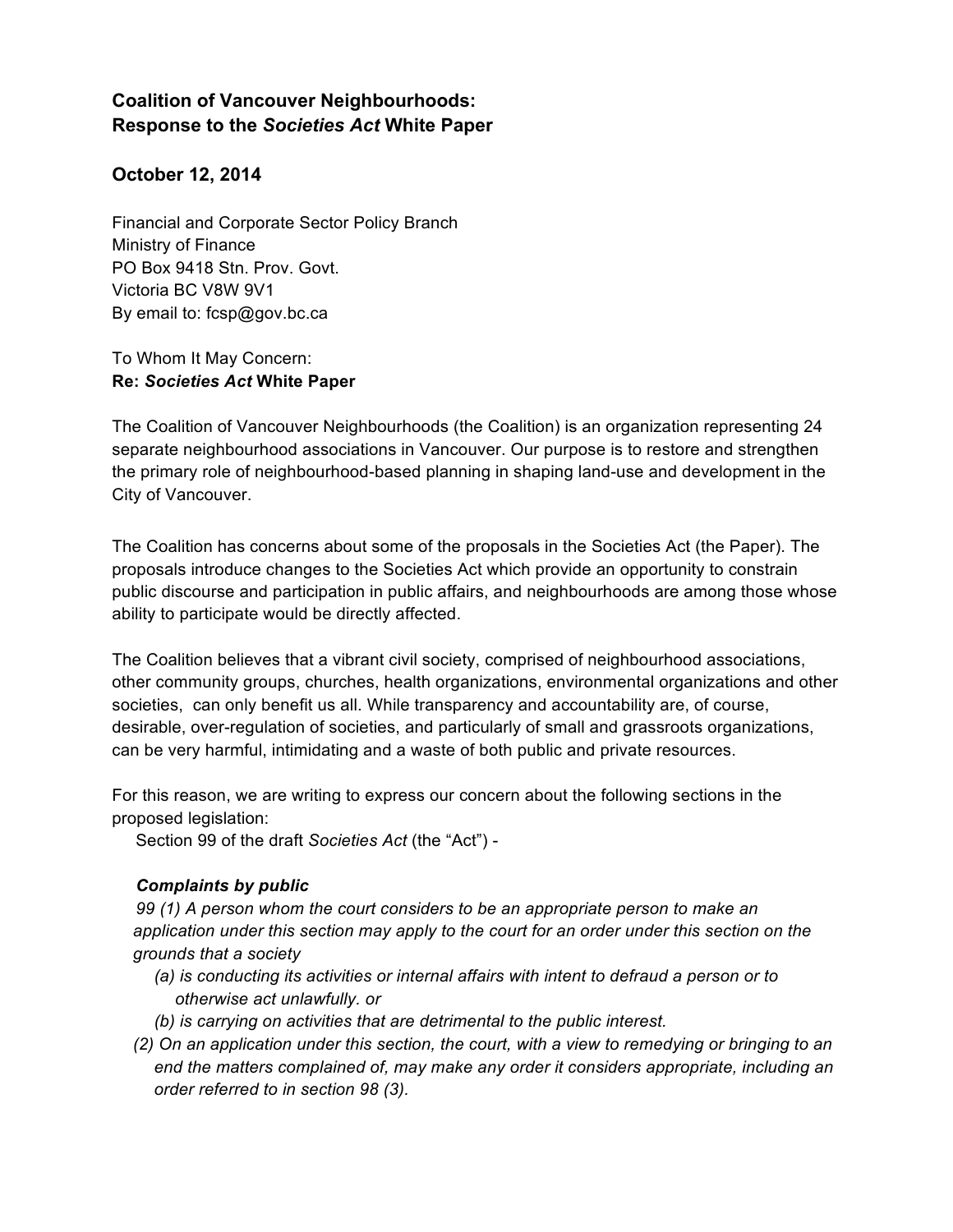## *(3) Section 98 (4) applies for the purposes of this section.*

The Paper does not define "public interest", nor does it provide any guidance regarding criteria for a potential litigant to be a considered "an appropriate person". As s.99(1)(a) makes reference to fraud, and other provisions provide remedies for oppressive conduct, it appears that s.99(1)(b) is intended to encompass litigation regarding behaviour which is otherwise neither fraudulent, oppressive, nor otherwise illegal.

Our Coalition, like many, if not most, of BC's societies, is run by volunteers on a very limited budget, without experience with the law or the resources to hire lawyers. We believe that court actions filed under s. 99 have the potential to intimidate many societies, and to divert resources away from the valuable work being done by societies.

The commentary says that "The risk that the provision could be used improperly (e.g. for minor matters or to pursue personal grievances) is limited because the court effectively controls the process." While improperly brought actions are unlikely to succeed, few, if any, non-profit societies have the funds, the expertise, or the time to respond to improper or frivolous legal action taken against them. Small societies, even if not required to defend such an action, may well experience serious negative effects as a result of this proposed legislation. Volunteer directors may be deterred from serving, or a society may be deterred from carrying out legitimate activities because of threats of litigation by disgruntled individuals.

Despite the Paper's commentary about "the special role of non-profit corporations in society" and an expectation that "societies will act in the public interest", in our view, it is wrong to assume that all societies will act towards one universally held view of what is in the public interest, or even that all societies will act for the general public. As the Paper itself acknowledges, societies often exist to serve only their members. There is no reason to permit a member of the public, with no connection to a society, to attempt to interfere with its activities on the basis of an ill-defined concept of "public interest".

While the commentary further suggests that s.99 is required "since so many [societies] are supported by public funding or monies solicited by the public", the Paper provides no information on how many of BC's 27,000 societies receive such funds. However, it is important to point out that those societies that do receive public funds are already subject to extensive supervision of their activities. All registered charities are required to act according to their charitable purposes and are subject to monitoring by the Canada Revenue Agency ("CRA"). Societies that receive public funding, whether or not they are charities, are subject to extensive reporting and other restrictions as a condition of funding. Public funders of those societies are best positioned to balance competing considerations and impose appropriate conditions to protect the public interest.

In conclusion, to give a member of the public the option to seek a court order against a society is to invite litigation which is unnecessary (as the public interest is already protected) and likely counterproductive (diverting funds given by public funders and donors from programs to legal defence). We, therefore, ask that you remove s.99 from the draft legislation. The concerns s.99